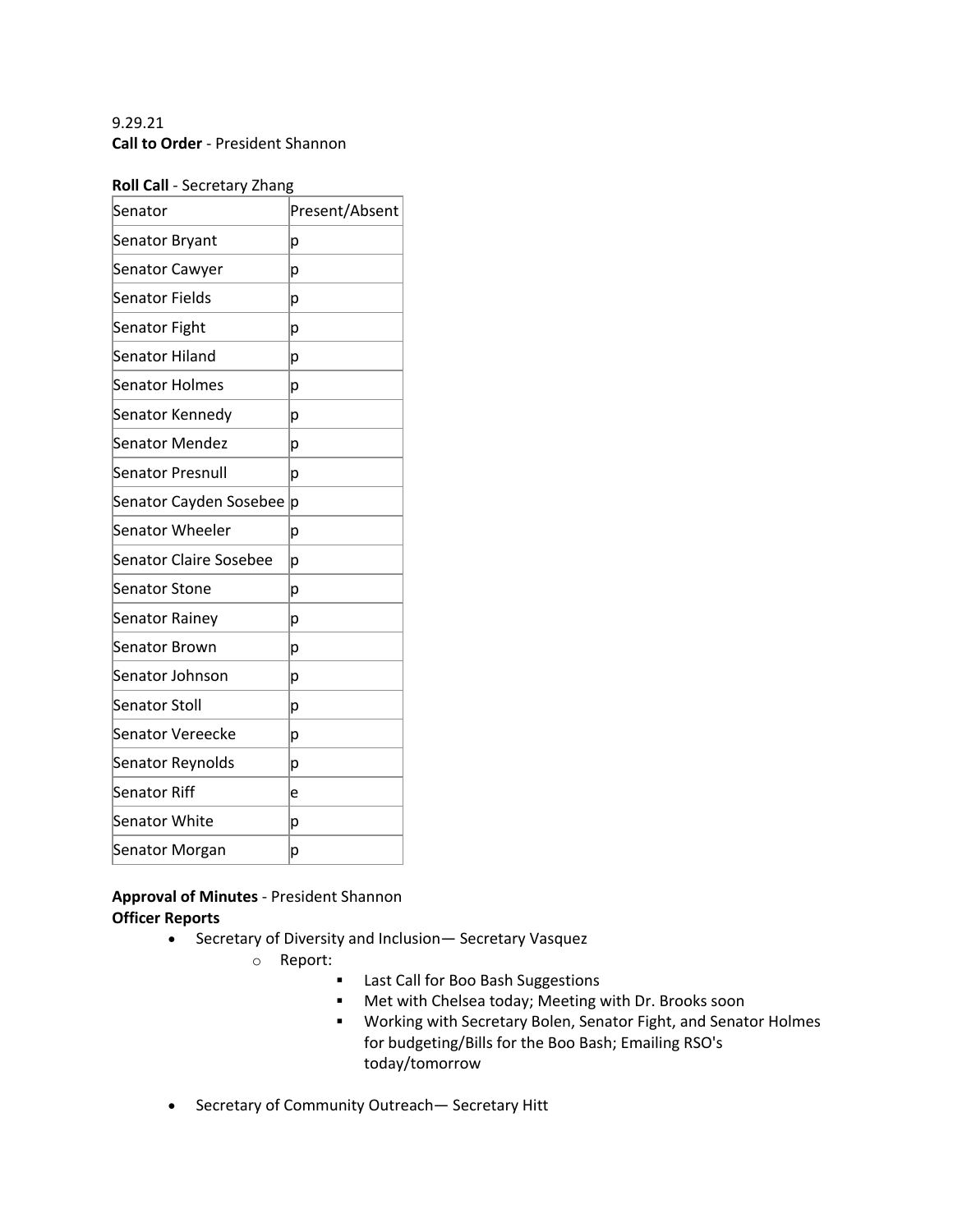- o Report:
	- Thank you if you donated blood to the blood drive
	- Talked to the mayor. He plans to talk to me about more business to get in the student discount program
	- He is going to get back to me on some community service projects coming up around town.
- Secretary of Public Relations— Secretary Burgess
	- o Report:
		- § Senate pictures will **NOT** be October 3rd. Working the details out on when they will be scheduled and will keep you posted on information whenever I receive it.
		- A new flyer has been posted to Instagram regarding open positions
- Secretary of Internal Affairs— Secretary Zhang
	- o Report:
		- Everyone should be in OneNote already, I've sent email with the link if not please let me know after meeting.

Everyone should be in OneNote already, I've sent email with the link to y'all last week, if not please let me know after meeting.

- § please share our post in Instagram and tell your friend to send their resume and cover letter for senate positions to me and president Shannon before this Friday at 5.
- Secretary of Student Development— Secretary Freeman
	- o Report:
		- I will be sending out details about the upcoming retreat so be on the lookout for that
- Secretary of Finance and Administration— Secretary Bolen
	- o Report:
		- § Updated balance: \$12,700 as of 9.21.21
		- **I will be getting with Secretary Vasquez to finalize Boo Bash** items/orders
- Vice President— Vice President Wright
	- o Report:
		- No report
- o Committee reports:
	- § Jerry Committee: Senator Fight
		- § No Report
	- § Spirit Committee: Senator Hiland
		- § We are going to try and focus on getting student involvement up for the next home game.
		- We will be meeting with the Athletic director to see what we can and can't do
		- **•** If you have any suggestions, send them to me.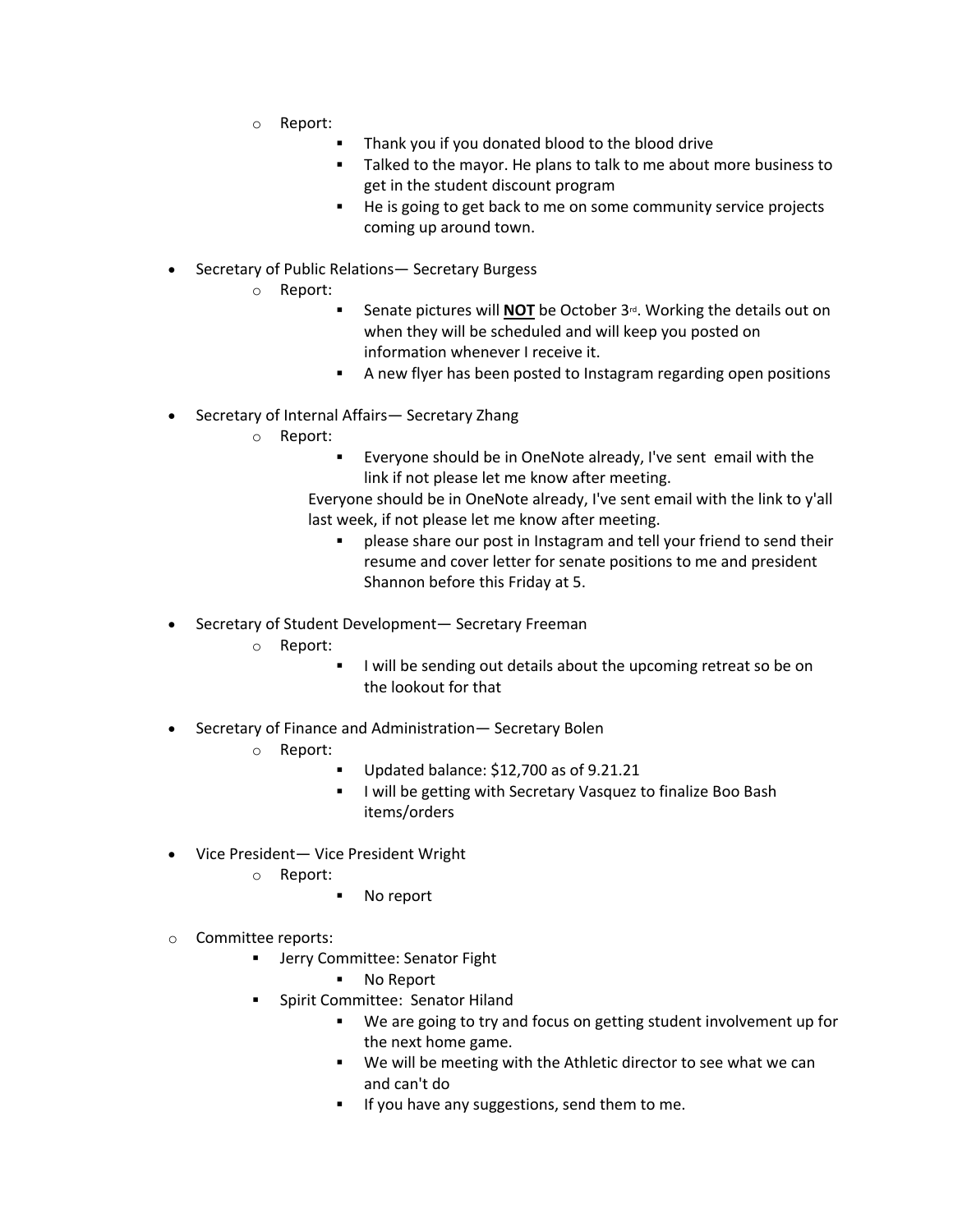- § Traffic and Safety Committee: Senator Holmes
	- § Events coming up
- § Recycling Committee: Senator Riff
	- No report
- § Food Committee: Senator Sosebee
	- § We are in the works of scheduling a follow up Chartwells meeting as well as monthly meeting with Chartwells to discuss expectations, concerns, and students wants and needs.
- President— President Shannon
	- o Report: Know & Understand constitution

### **Advisor Reports**

- Interim Dean of Student Engagement— Kevin Solomon
	- o Report:
		- § 9 new student organizations forming
		- Support as many as RSO as we can
		- **•** African American Student Organization is being reestablished
		- § Expanding in FSL
			- NPHC Fraternity starting this coming fall and would like support with this.
			- Adding Hispanic based sorority as well
- Associate Dean for Student Union & Campus Recreation Chelsea Lairamore o Report:
- Vice President for Student Affairs—Dr. Keegan Nichols
	- o Report:
- § Covid Report:
	- Positive Cases
		- o 9 students
		- o 4 employees
		- o 0 at Ozark Campus
	- 8 in isolation
	- 24 in quarantine
- § Need-Base Scholarship funding coming soon

### **Unfinished Business:**

- $\bullet$  <Item 1>
- $\bullet$  <Item 2>
- $\bullet$  <etc.>

### **New Business:**

- $\bullet$  <Item 1> Bill 034
- $\bullet$  <Item 2>
- <etc.>

#### **Constituent Concerns:**